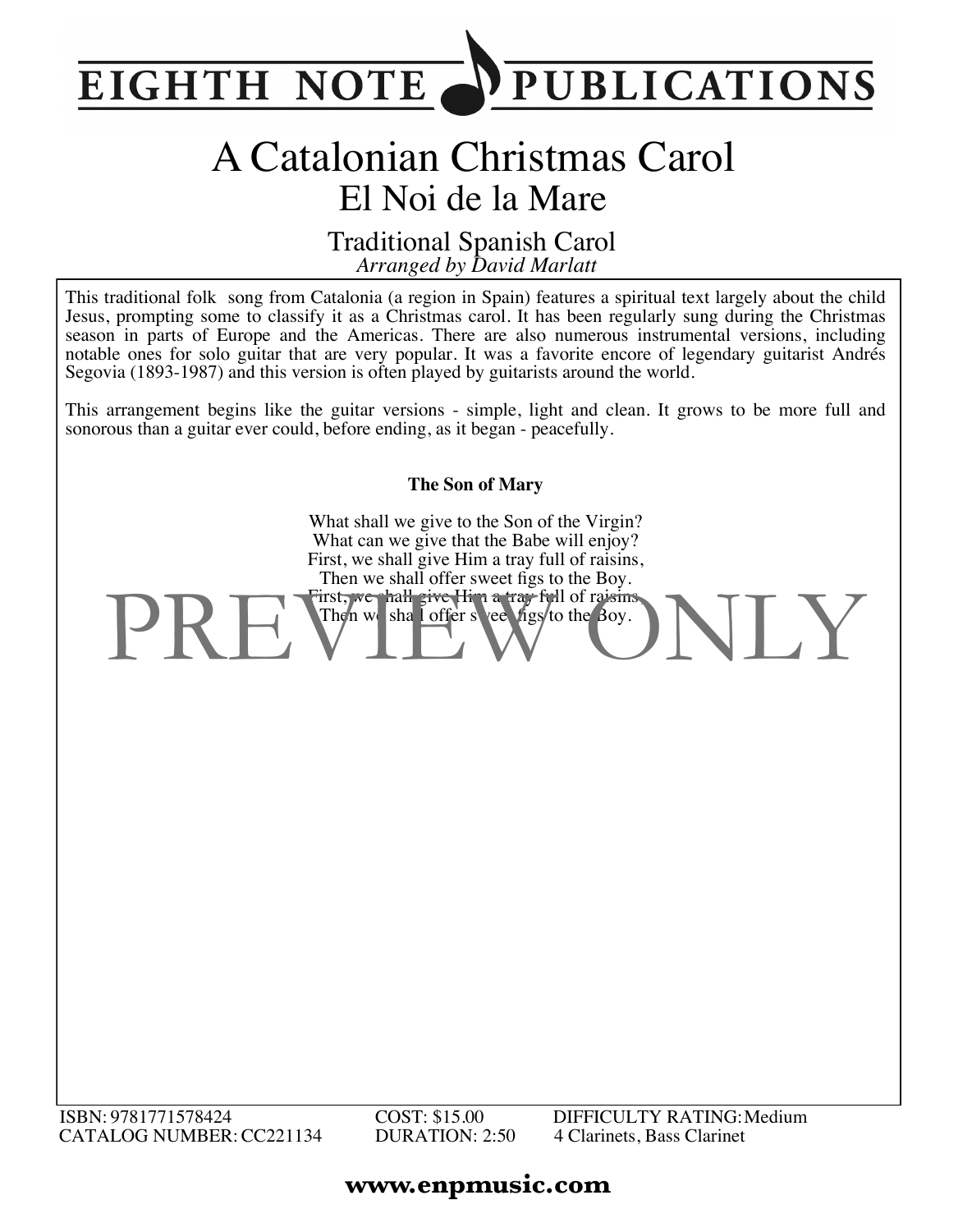





© 2021 **EIGHTH NOTE PUBLICATIONS** www.enpmusic.com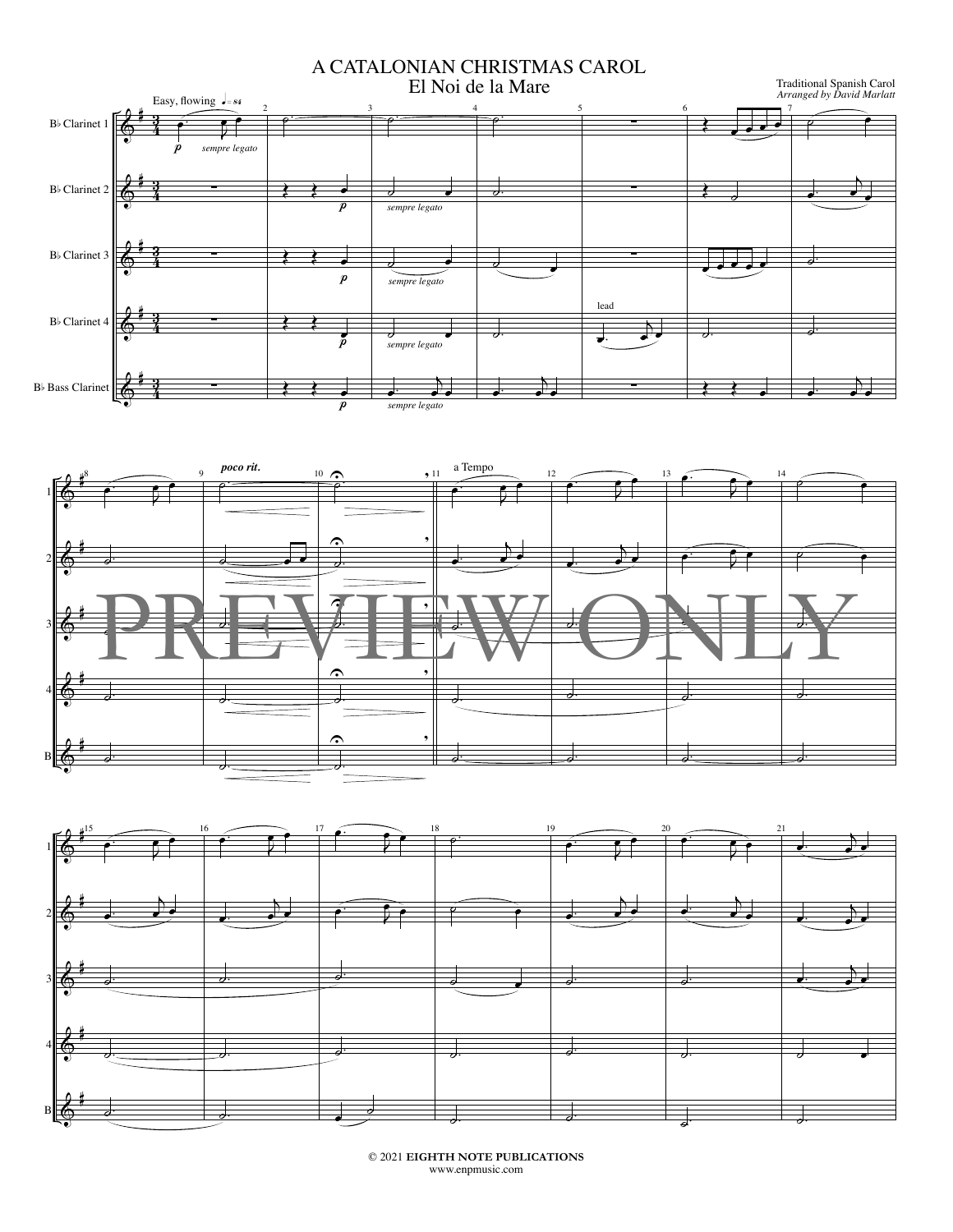





A CATALONIAN CHRISTMAS CAROL pg. 2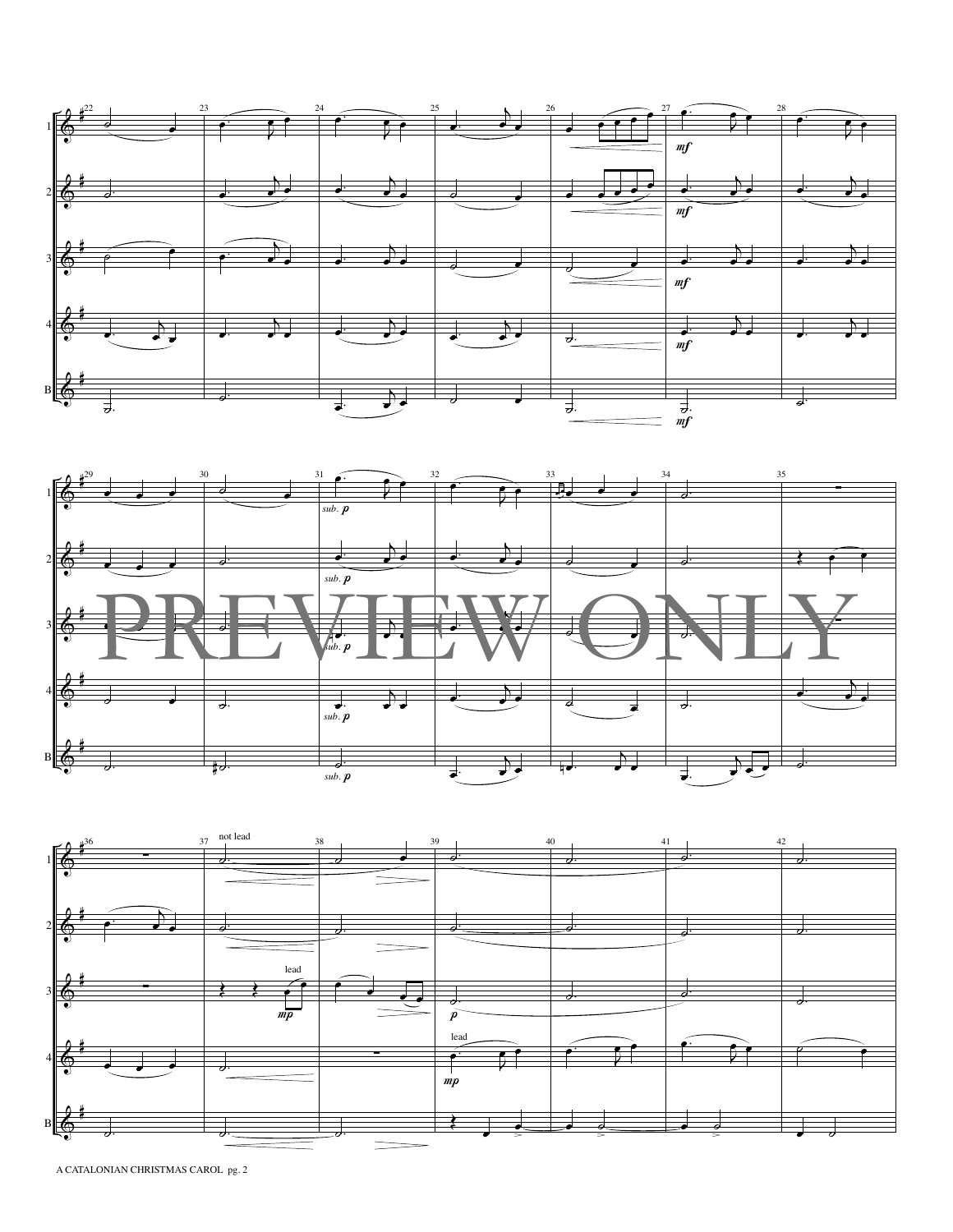





A CATALONIAN CHRISTMAS CAROL pg. 3